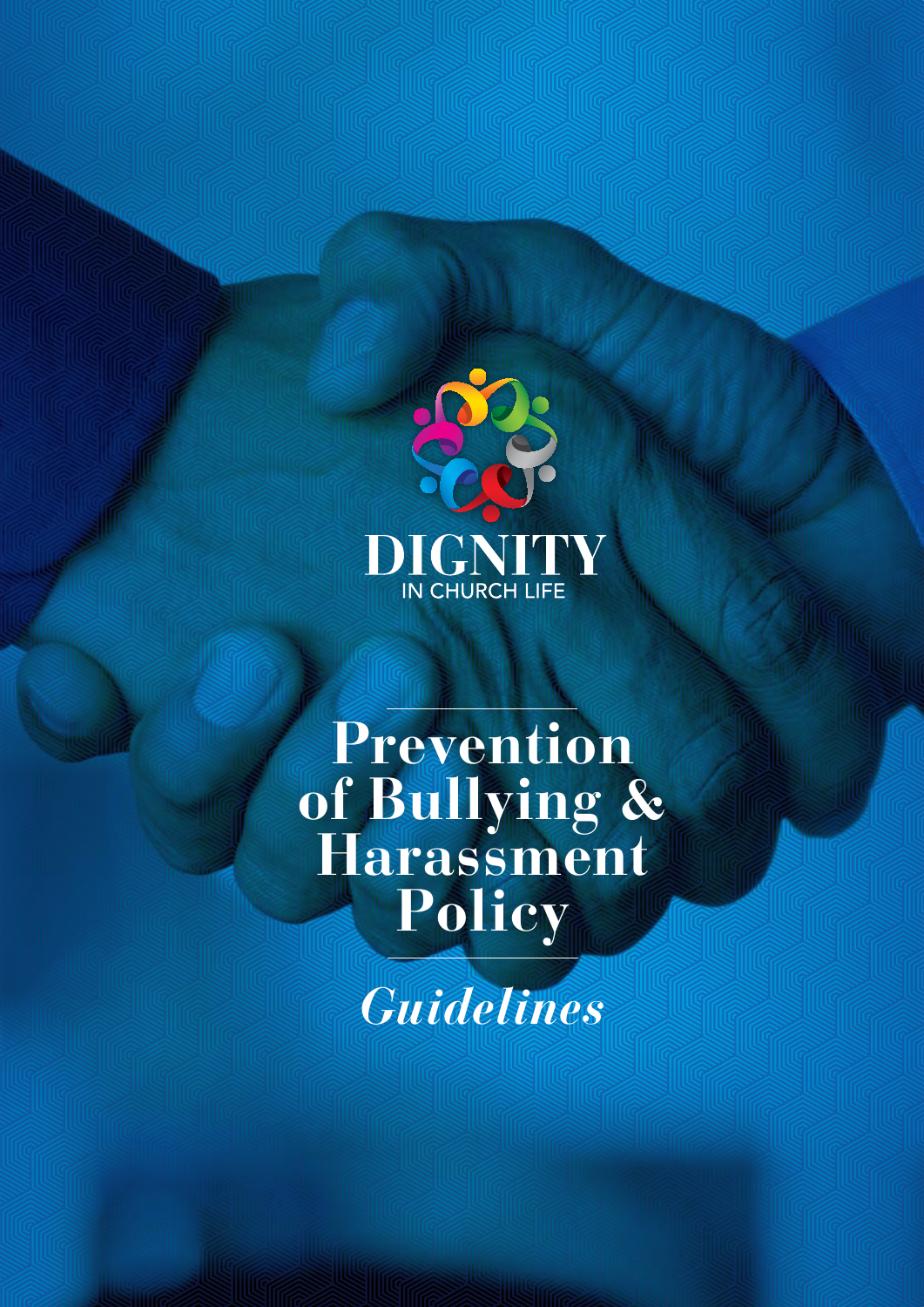## Table of Contents

| 1.  | <b>Introduction</b>                                                                                                                                                                                                                  | 4                           |
|-----|--------------------------------------------------------------------------------------------------------------------------------------------------------------------------------------------------------------------------------------|-----------------------------|
| 2.  | The Dignity Policy - Prevention of bullying and Harassment                                                                                                                                                                           | $\overline{A}$              |
| 2.1 | <b>Background</b>                                                                                                                                                                                                                    | $\overline{A}$              |
| 2.2 | What is it?                                                                                                                                                                                                                          | 4                           |
| 2.3 | Our policy statement example and the statement of the statement of the statement of the statement of the statement                                                                                                                   | $\mathcal{A}_{\mathcal{A}}$ |
| 2.4 | Aims of the policy.                                                                                                                                                                                                                  | 5                           |
| 2.5 |                                                                                                                                                                                                                                      | 5                           |
| 2.6 | Where other contracts apply                                                                                                                                                                                                          | 5                           |
| 3.  | Roles and Responsibilities under the Dignity Policy_____________________________                                                                                                                                                     | 5                           |
| 3.1 | Who is responsible for the policy?                                                                                                                                                                                                   | 5                           |
| 3.2 | Office Holders.                                                                                                                                                                                                                      | 6                           |
| 3.3 | <b>Central HR</b>                                                                                                                                                                                                                    | - 6                         |
| 3.4 | Members of a Parish, Diocesan or Central Sub-Group                                                                                                                                                                                   | $\overline{6}$              |
| 3.5 | <b>Briefing</b>                                                                                                                                                                                                                      | 7                           |
| 4.  | <b>Understanding Bullying and Harassment</b>                                                                                                                                                                                         | $\overline{\mathbf{z}}$     |
| 4.1 | Bullying and harassment explained                                                                                                                                                                                                    | 7                           |
| 4.2 | Features of bullying and harassment <b>Fig. 10</b> and the same of the state of the state of the state of the state of the state of the state of the state of the state of the state of the state of the state of the state of the   | - 8                         |
| 4.3 | The negative impacts of bullying and harassment <b>COVID-100</b> and harassment                                                                                                                                                      | 9                           |
| 5.  | Preventing Bullying and Harassment <b>Constant Act and Server Act and Act and Act and Act and Act and Act and Act a</b>                                                                                                              | 9                           |
| 5.1 | Develop a policy                                                                                                                                                                                                                     | .9                          |
| 5.2 | Focus on Dignity - promote positive behaviours <b>contained a manuform of the contained and contained a</b>                                                                                                                          | 9                           |
| 5.3 | Awareness raising and communications <b>Authority Communication</b>                                                                                                                                                                  | .10                         |
| 5.4 | Handle conflict effectively <b>Service Contract Contract Contract Contract Contract Contract Contract Contract Contract Contract Contract Contract Contract Contract Contract Contract Contract Contract Contract Contract Contr</b> | .10                         |
| 5.5 | Information and education                                                                                                                                                                                                            | 11                          |
| 5.6 | Provide effective and fair procedures for dealing with bullying and harassment                                                                                                                                                       | 11                          |
| 5.7 | Monitor the policy                                                                                                                                                                                                                   | .11                         |
| 5.8 | Follow-up and reconciliation.                                                                                                                                                                                                        | .11                         |
| 6.  | <b>Best Practice</b>                                                                                                                                                                                                                 | 12                          |
| 6.1 | Address the issue in a timely manner                                                                                                                                                                                                 | .12                         |
| 6.2 |                                                                                                                                                                                                                                      | 12                          |
| 6.3 | Use informal procedures first <b>container and the entity of the set of the set of the set of the set of the set of the set of the set of the set of the set of the set of the set of the set of the set of the set of the set o</b> | .12                         |
| 6.4 | Confidentiality                                                                                                                                                                                                                      | .12                         |
| 6.5 | Record keeping                                                                                                                                                                                                                       | .13                         |
| 6.6 | Fair procedures                                                                                                                                                                                                                      | 13                          |
| 7.  | <b>Procedures</b>                                                                                                                                                                                                                    | 13                          |
| 7.1 | Raising a concern <b>contract of the contract of the contract of the contract of the contract of the contract of the contract of the contract of the contract of the contract of the contract of the contract of the contract of</b> | 13                          |
| 7.2 | The informal procedure                                                                                                                                                                                                               | .13                         |
| 7.3 | Mediation.                                                                                                                                                                                                                           | .14                         |
| 7.4 | The formal procedure                                                                                                                                                                                                                 | .14                         |
| 7.5 | Investigation                                                                                                                                                                                                                        | .15                         |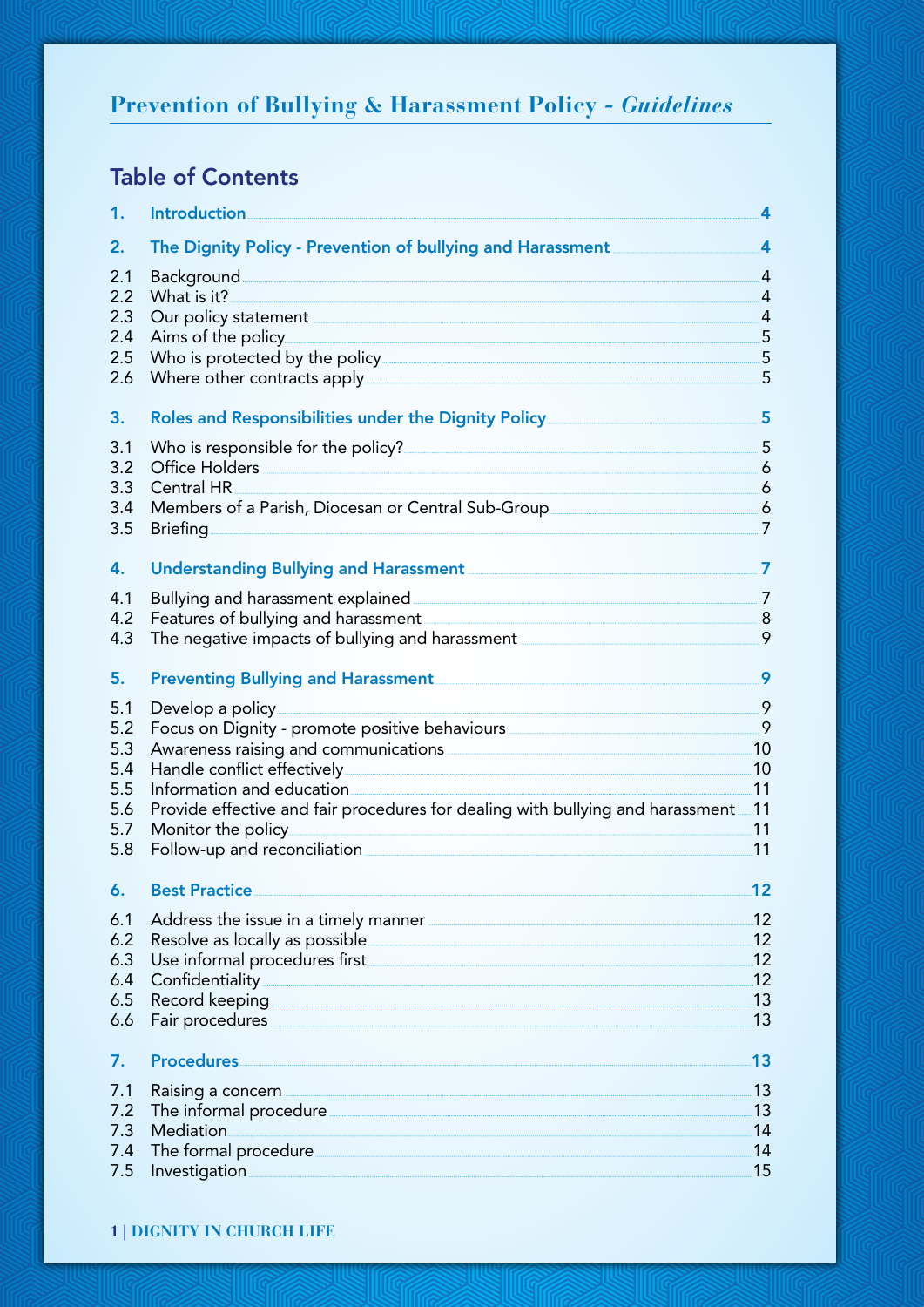| 7.6<br>7.7 | Outcomes<br>Appeal                                           | 16<br>16 |
|------------|--------------------------------------------------------------|----------|
|            | 7.8 Malicious complaints <b>Alicia Complaints</b>            | 16       |
| 8.         | Support and Reconciliation <b>Support</b> and Reconciliation | К        |
| 8.1        | Support for those involved                                   |          |
|            | 8.2 Restoring the community.                                 |          |
| 9.         | Policy Review                                                |          |
|            | 10. Useful Contacts                                          |          |
|            | 11. Appendix 1 - Policies Record Form                        |          |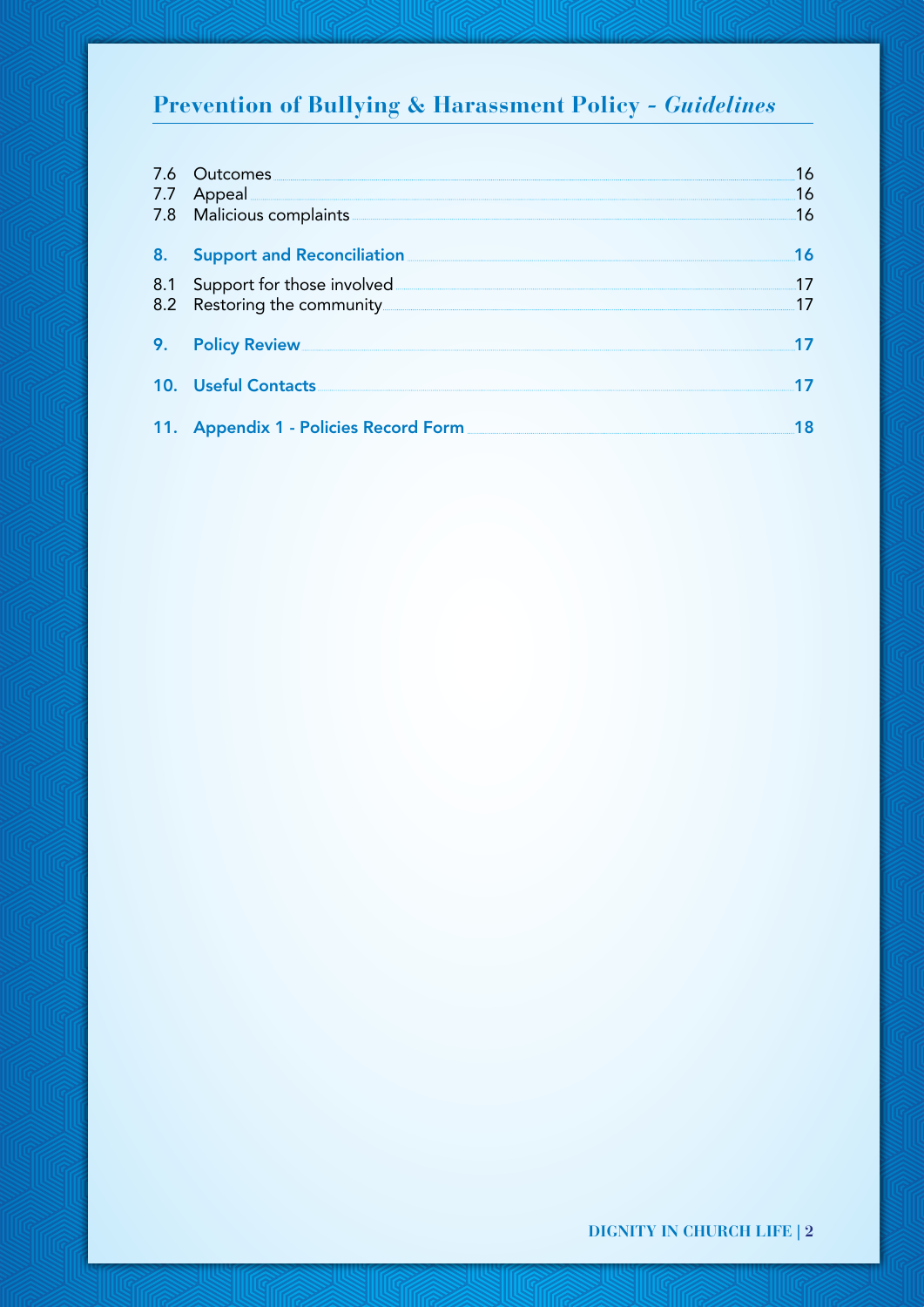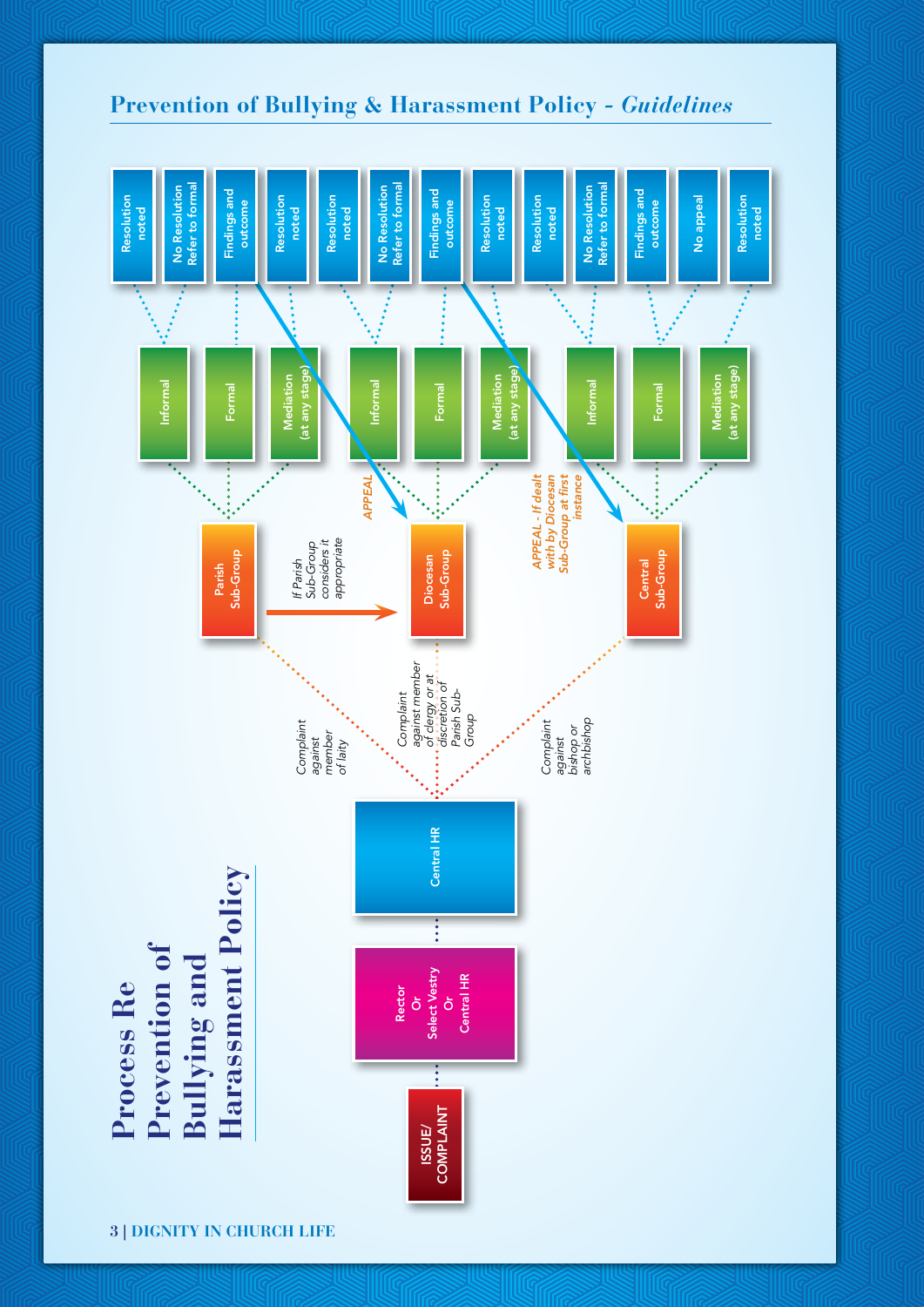### 1. Introduction

Dignity policies are commonplace in many organisations today. Such policies are based upon Christian principles of dignity and respect in our relationships with others. The Church of Ireland aspires to model relationships that are indicative of gospel values but also recognises that these relationships may be imperfect and, at times, subject to inevitable conflict. This dignity policy is an important step towards the prevention of problems caused by bullying and harassment behaviour and towards addressing issues of bullying and harassment where they may occur.

Incidences of bullying or harassment can have a devastating impact on both the individual(s) and on the Church. At the individual level, it can lead to significant physical and psychological problems. For the Church, it may lead to a loss of effectiveness in a pastoral context, poor morale and may have a damaging effect on relationships within the Church. These impacts can be long lasting, so prevention and raising awareness is a key part of how we implement our policy. As an organisation, the Church must actively promote our values of dignity and respect, raise awareness of bullying and harassment, recognise healthy and unhealthy conflict and deal with negative behavioural impacts in a fair manner using best practice principles.

These guidelines explain in greater detail the procedures for dealing with incidents of bullying and harassment, where they arise. They cover what happens when someone reports an incident, the types of procedures available through informal and formal processes or mediation, what is likely to happen should an incident be referred for investigation and possible outcomes. The Church will take an active role in supporting the recommended follow up processes, in the provision of support to the parties involved and will try as far as possible to assist with the repair of broken relationships.

The guidelines support the implementation of the Dignity in Church Life - Prevention of Bullying and Harassment policy.

### 2. The Dignity Policy - Prevention of Bullying and Harassment

### 2.1 Background

In 2015, the Church adopted the 'Dignity in Church Life' Charter. The Statute enables the Representative Church Body (RCB) to develop policies, regulations and rules to give effect to the Charter. The Dignity Policy - Prevention of Bullying and Harassment is one such policy. Each policy, and any amendments made thereto, must be approved by Standing Committee prior to being implemented by the Church.

### 2.2 What is it?

The Dignity Policy - Prevention of Bullying and Harassment, explains the Church's position on the prevention of bullying and harassment in Church life and on how allegations of bullying or harassment will be dealt with where they arise.

### 2.3 Our policy statement

The Church's position on bullying and harassment is stated very clearly in the policy: *'In keeping with the Dignity in Church Life Charter, the Church of Ireland is committed to promoting and implementing measures to protect the dignity of all and to encourage*  respect for others. This policy has been developed to ensure that the activities of the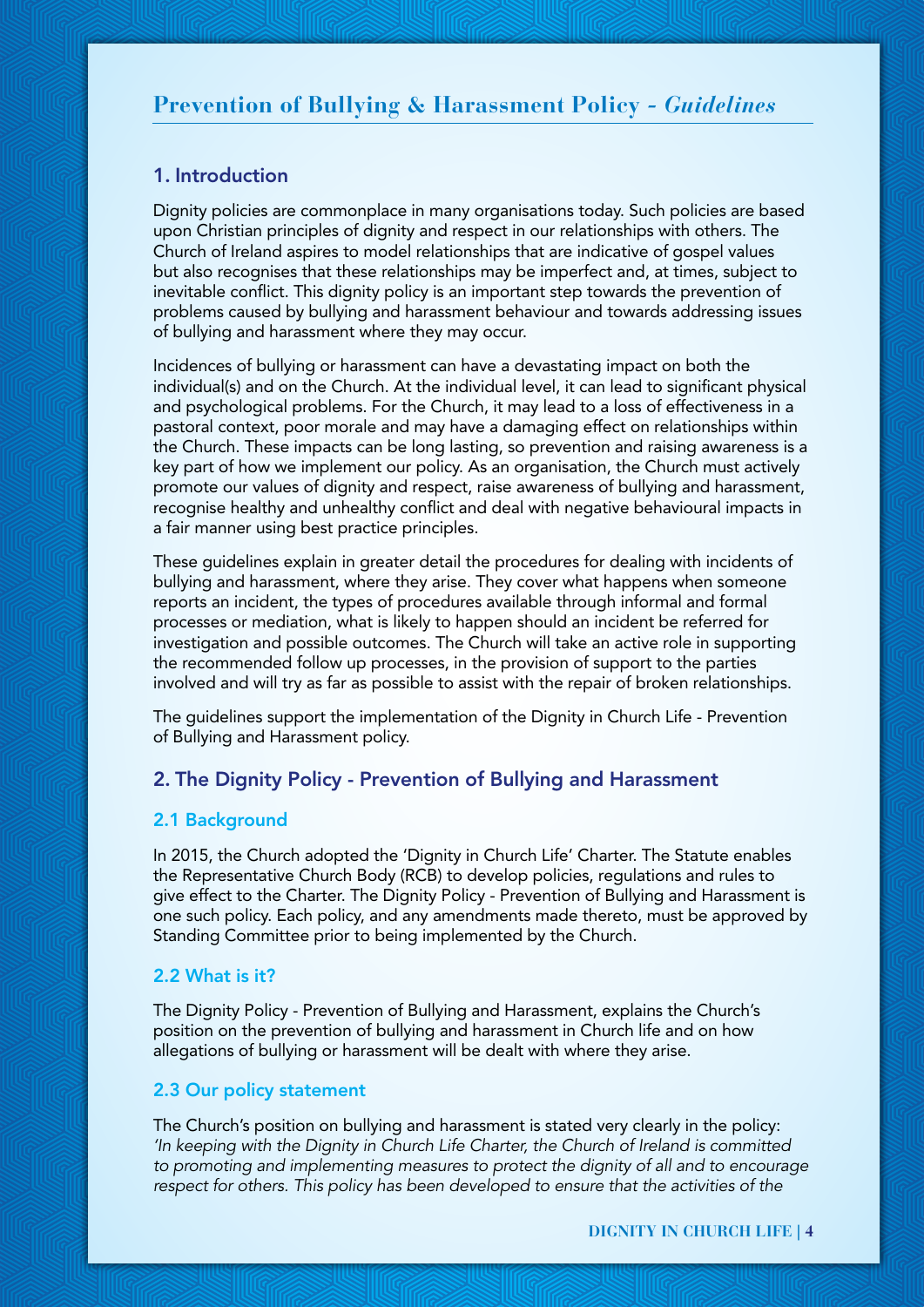*Church of Ireland take place in a non-threatening environment that is free from bullying, harassment and disrespectful behaviour. Everyone has a right to be treated with dignity*  and respect, while equally we all have a responsibility to maintain an environment that *is free from bullying and harassment.*

*The Church of Ireland will not tolerate bullying or harassment irrespective of a given*  reason. Any member of the Church of Ireland who experiences bullying or harassment *will be supported in bringing such unwanted behaviour to a close. It is the aim of this policy to ensure that where allegations of bullying or harassment may arise, that they are dealt with promptly, sensitively and fairly.'*

### 2.4 Aims of the policy

- To support the dignity of all those who participate in Church life
- To respect and value difference
- To raise awareness of prevention and management of dignity issues
- To be open and constructive in our communications
- To assist with the prevention of acts of discrimination, exclusion, unfair treatment and other negative or demeaning behaviours within the Church and to adopt fair procedures in dealing with such behaviours should they arise
- To handle conflict constructively
- To address issues of bullying and harassment, where they arise, in a fair, timely and consistent manner across the Church
- To be fair and just in our dealings.

### 2.5 Who is protected by the policy?

*'It is recognised that, as in any organisation, inappropriate behaviour can occur within a Church community at any level. This policy applies to all members of the clergy,*  archbishops and bishops and members of the laity who participate in the life of the *Church of Ireland.'*

Anyone who considers that they have been bullied or harassed while they have been participating in Church life is protected by the policy.

### 2.6 Where other contracts apply

The policy also states that it should only be used where there is no Contract of Employment or other Contract governing the relationship between the person making the allegation and the person against whom it has been made. In circumstances where there is no prevention of bullying and harassment policy associated with the Contract, then the procedure as outlined in this policy may be adopted, subject to the agreement of all parties to that Contract.

### 3. Roles and Responsibilities under the Dignity Policy

### 3.1 Who is responsible for the policy?

As set out in the Dignity in Church Life Charter, everyone who participates in Church life has a duty and a responsibility to uphold the principles of the policy.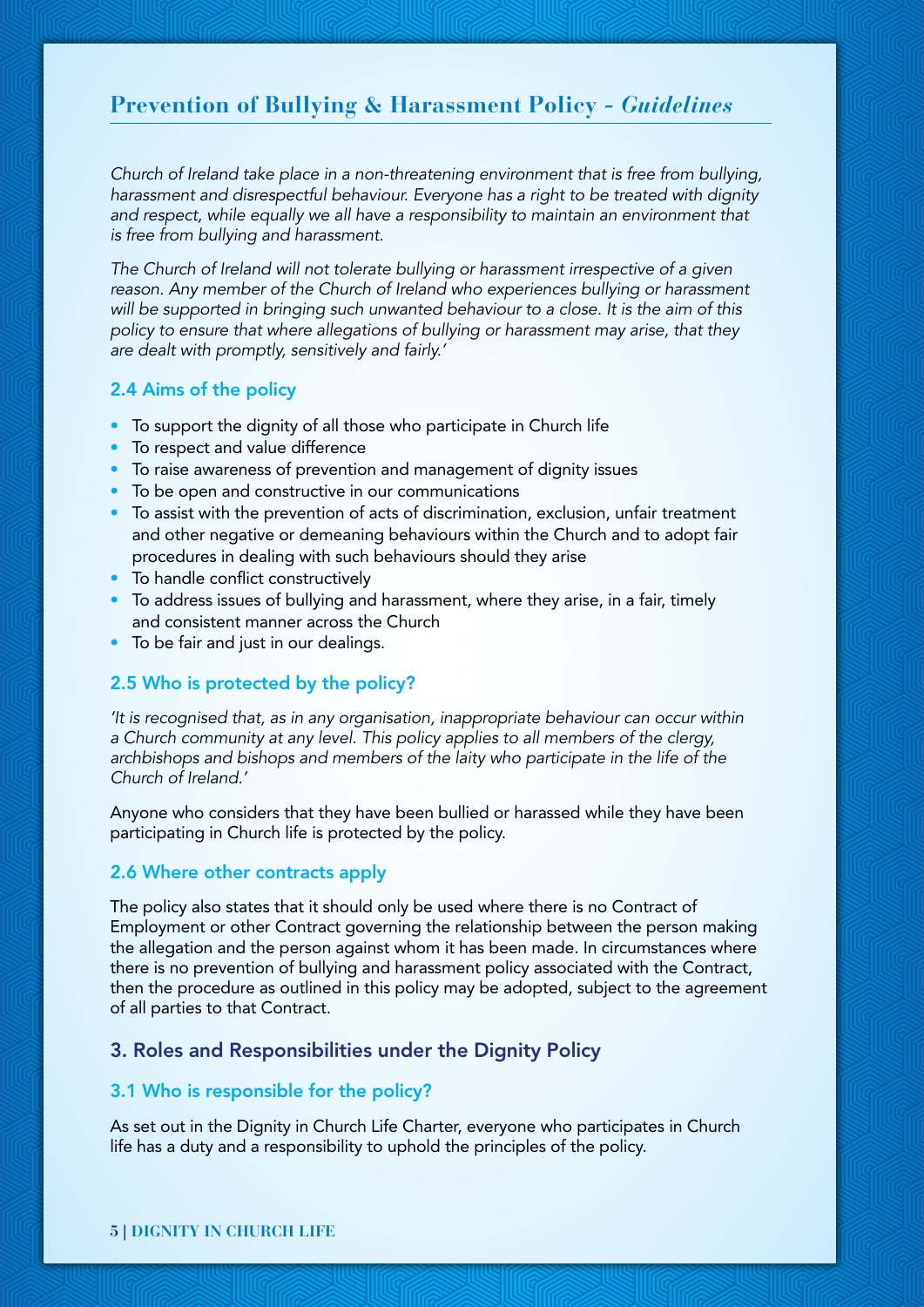### 3.2 Office Holders

Those who hold offices within the Church including members of the clergy and of the laity have a particular responsibility for encouraging and monitoring the implementation of this policy within the parish. This means that they must to make every effort to ensure that it is upheld. They also have an obligation to deal promptly and effectively with any incidents of bullying or harassment of which they are aware. Their responsibilities include:

- Explaining the policy as required
- Promoting ongoing awareness of the policy
- Setting a good example by treating all those with whom they come into contact with courtesy and respect
- Being vigilant and intervening before a problem escalates
- Responding sensitively and promptly to anyone who makes a complaint
- Seeking advice from Central HR
- Providing referrals to all parties (complainants, alleged bullies/harassers and witnesses) to Central HR, as required
- Monitoring and following up the situation to ensure that behaviour does not recur.

### 3.3 Central HR

The Central HR function has a responsibility to support the implementation of the Church's policy. Its duties include:

- Raising awareness and assisting in the development of best practice in the implementation of the policy
- Providing advice and support to members of clergy and laity on handling bullying and harassment matters
- Providing advice to those using the policy (complainants, alleged bullies/harassers and witnesses) on the policy and procedures
- Providing support to investigators and disciplinary/appeals panels in the process
- Supporting referrals to mediation as required
- Ensuring adequate and appropriate records are kept and to ensure that the relevant parties are kept informed as appropriate.

### 3.4 Members of a Parish, Diocesan or Central Sub-group

Such a group will be responsible for handling complaints of bullying or harassment when they arise. A sub-group will be convened to manage the complaints procedure either on an informal or formal basis. They will be supported by Central HR throughout the process.

In selecting a sub-group, the principle applies that the person/body dealing with the accusation is not connected with the person making the accusation or with the person against whom the accusation is being made and, therefore, has no direct involvement with the matter. Allegations of bullying and harassment should, in most cases, be dealt with at parish level, in the first instance.

Parish Level - At parish level the select vestry elects a sub-group ("Parish Sub-Group") of three from among its members, including the incumbent / priest in charge, where possible, that will have responsibility for dealing with issues raised under the prevention of bullying and harassment policy.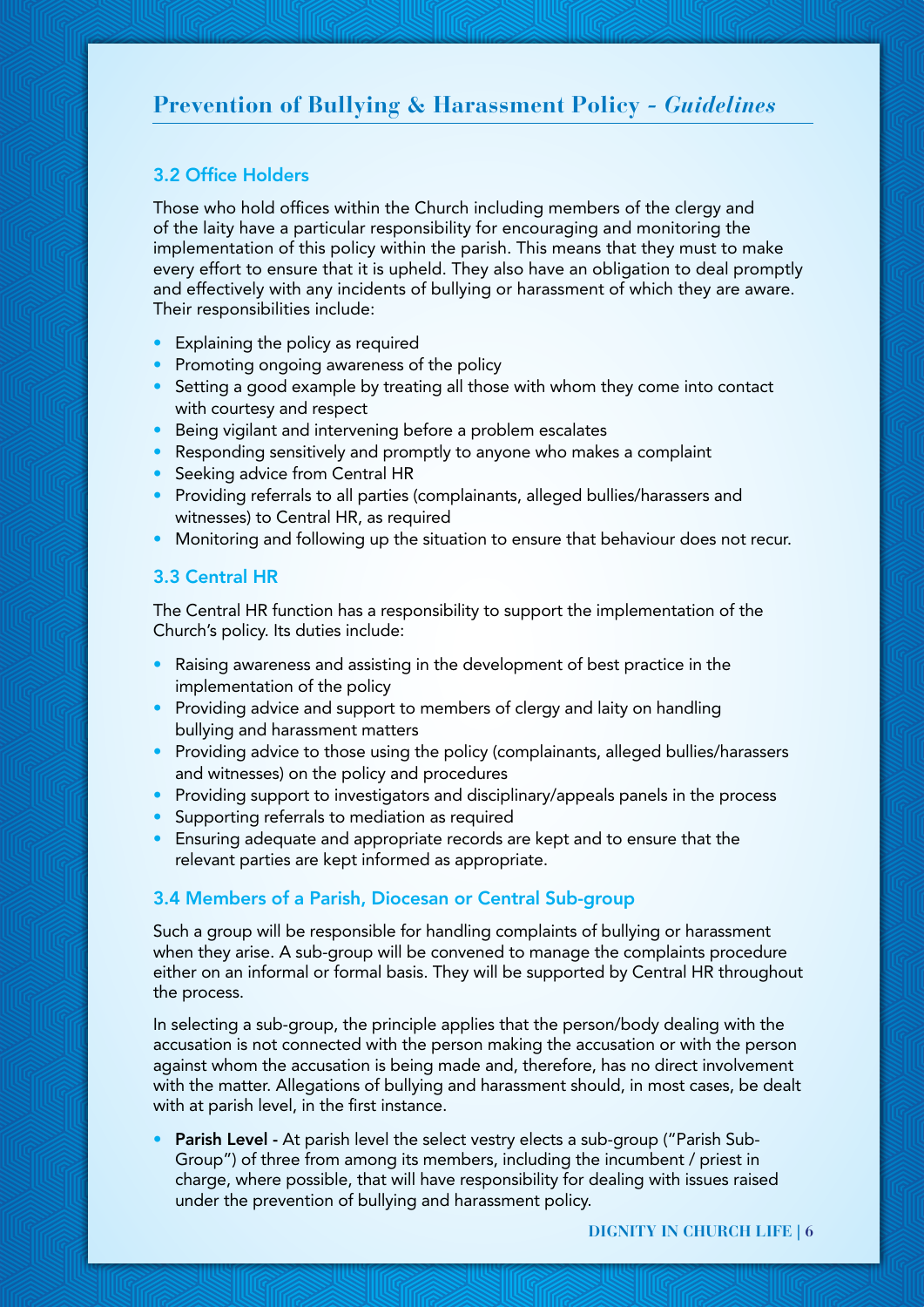Diocesan Level - There may be occasions where it is not appropriate for the allegation of bullying or harassment to be dealt with at parish level or where the approach has failed to bring resolution. In these cases, the Parish Sub-Group may direct that the allegation will be dealt with at diocesan level ("Diocesan Sub-Group"). The Diocesan Sub-Group will be appointed by the bishop and diocesan honorary secretaries and will be comprised of (i) the archdeacon, where possible, or another senior member of the clergy and (ii) two members of the diocesan council. Where an investigation has taken place at parish level, an appeal may be made to the Diocesan Sub-Group and this appeal will be final. All allegations made against a member of the clergy shall be dealt with at diocesan level.

Up to two people from outside the select vestry or the diocesan council who have relevant expertise may be co-opted on to either Sub-Group but the Sub-Group shall not exceed three people at any time.

• Central Level - If a party is unhappy with the outcome of the investigation commenced initially at diocesan level, an appeal may be made to a sub-group at Central Level ("Central Sub-Group") and this group shall comprise of a bishop or archbishop, an honorary secretary of the General Synod and the Chief Officer and Secretary of the RCB. If an allegation is made against an archbishop or a bishop, the Central Sub-Group will deal with the allegation from the outset.

The Parish Sub-Group or the Diocesan Sub-Group appointed to deal with a particular issue of bullying and harassment (as appropriate) should at all times seek the guidance and advice of Central HR.

### 3.5 Briefing

It is important that those responsible for dealing with allegations of bullying and harassment receive appropriate support. As a Parish or Diocesan Sub-Group will convene on a 'as needs' (i.e. as required) basis, training will be provided to the subgroup once formed. They will receive a detailed briefing on how to handle a procedure under the prevention of bullying and harassment policy as well as support throughout the process.

### 4. Understanding Bullying and Harassment

#### 4.1 Bullying and harassment explained

It is important to provide clear definitions of bullying and harassment, including sexual harassment. We must establish a common understanding of these behaviours and of what acceptable behaviour is and what is not. People may not always recognise particular behaviours as being within these categories. In other cases, it may not be acknowledged as bullying or harassment because the person carrying out the behaviour did not intend or does not see it as being harmful. In other situations, 'bystanders' within the organisation may feel helpless to intervene or may also feel it is just the way things happen here so that it has become a feature of the organisation's culture.

The Dignity policy - Prevention of Bullying and Harassment provides clear definitions of bullying, harassment and sexual harassment. Examples of bullying, harassment and sexual harassment behaviours include:

Repeated personal insults or name calling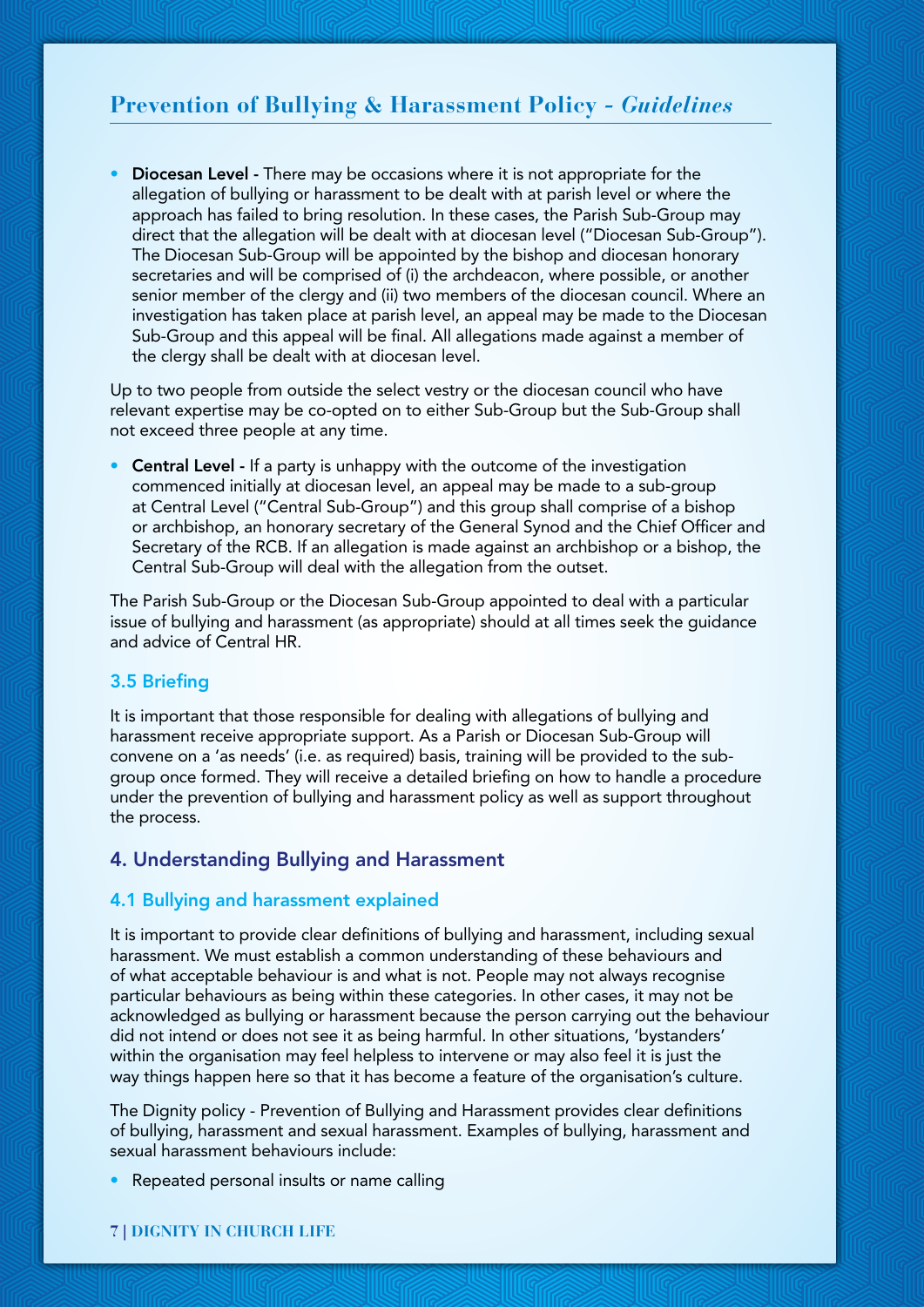- Constant humiliation or belittling a person, often in front of others
- Showing hostility through sustained unfriendly contact or exclusion
- Aggressive bodily posture, physical contact or direct physical intimidation, violence or assault
- Persistent uniustified criticism and sarcasm
- Unfair delegation of duties and responsibilities
- Repeated verbal abuse including shouting in public or in private, using obscene language and spreading malicious rumours
- Verbal harassment e.g. jokes, derogatory comments, ridicule or song
- Written harassment e.g. documents, notices or electronic communications
- Physical harassment e.g. jostling or shoving
- Unwelcome sexual comments, gestures, displays or communications
- Intimidatory harassment e.g. gestures or threatening poses
- Inappropriate visual displays
- Persistent negative body language
- Ostracising a person.

This is not an exhaustive list but illustrates the many varieties of behaviours that bullying, harassment and sexual harassment can take. We should also remember that these behaviours can occur in the real world or in the virtual world.

### 4.2 Features of bullying and harassment

### Once Off or Persistent

Bullying normally relates to behaviours that are systematic and ongoing. Once off behaviours are not normally considered as bullying. An isolated incident of inappropriate behaviour may be an affront to dignity but a once-off incident, for example an occasional bout of anger or a conflict of views, is not considered to be bullying. Bullying involves repetition of inappropriate behaviour. It can include conduct considered to be offensive by a reasonable person.

Harassment is unequal treatment and discrimination on any of the statutory protected grounds and may be persistent or an isolated incident. Therefore a single incident may constitute harassment.

#### Intent versus Impact

Inappropriate behaviour may sometimes be defended on the grounds that it was not the intention of the person carrying out the bullying or harassment behaviour to cause harm to an individual. There may be a lack of sensitivity or awareness of the negative impact of their behaviour. For example, what may be considered as harmless banter can tip over into bullying or harassment behaviour. Sometimes different attitudes and cultures can mean that what is perceived as bullying or harassment by one person may not be seen as such by another. In reviewing whether a person was bullied or not the impact on the victim has to be given major consideration. A key feature is that the conduct or behaviour is unwanted by the recipient. According to the CIPD (Chartered Institute of Personnel & Development) the defining principle is whether the behaviour was unacceptable by reasonable normal standards of behaviour and is disadvantageous or unwelcome to the person/people subjected to it.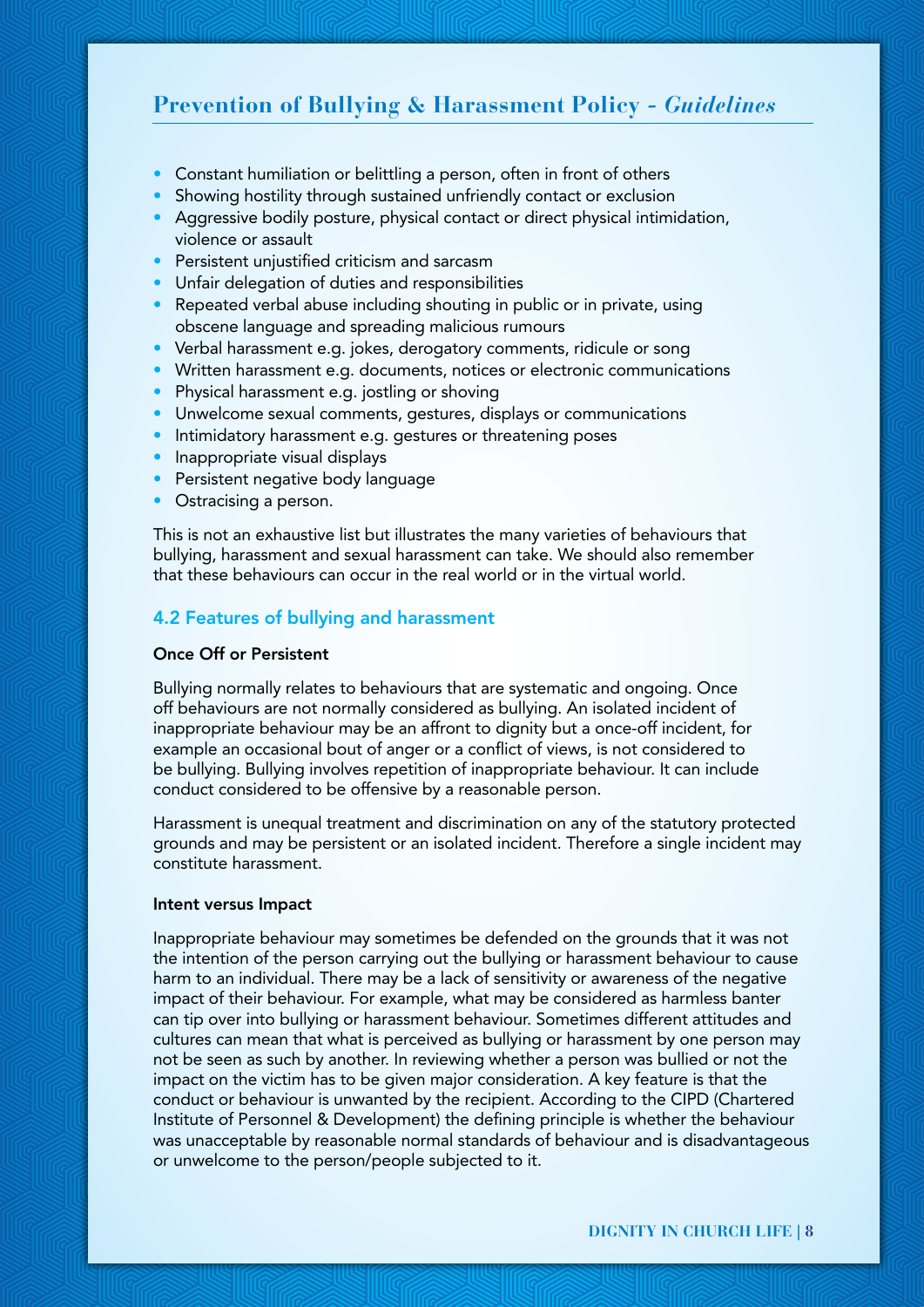#### Managerial or Supervisory Duties

There is a fine line between reasonable management or supervisory control and bullying behaviour. Bullying does not include reasonable and essential discipline or direction arising from normal guidance by a clergy or lay person in dealing with church affairs in the context of managerial or supervisory duties or procedures or adhering to the ethos of the Church of Ireland while carrying out pastoral duties. These would not normally be regarded as bullying or harassment.

### 4.3 The negative impacts of bullying and harassment

We know that bullying and harassment conduct and behaviours can be hugely damaging to individuals and to organisations. The impacts are many and varied and include:

- Physical symptoms such as loss of appetite, difficulty sleeping, skin complaints or panic attacks
- Psychological impacts such reduced ability to cope, anxiety, depression, burn-out, low self-esteem and reduced confidence
- Social impacts affecting relationships with friends, colleagues and family
- Reduced productivity and effectiveness
- Loss of focus on what matters and everyone becoming embroiled in the conflict or even becoming a party to the negative behaviours
- Loss of confidence in the organisation
- Negative impact on organisational culture.

These negative impacts can be long lasting. It may take many years for individuals and organisations to recover from a serious bullying or harassment incident. There are measures to mitigate these effects and these are covered elsewhere in these guidelines. Nonetheless, the serious impacts of bullying and harassment behaviours point to the importance of preventative measures as part of any policy. This policy also sets out clearly how someone who is experiencing bullying or harassment behaviour within the Church can address the issue.

### 5. Preventing Bullying and Harassment

There is no one simple answer or method to preventing bullying and harassment taking place. There are however a number of proactive steps which groups and communities within the Church can take as preventative measures:

### 5.1 Develop a policy

The first step is to create a policy that outlines clearly the Church's position on promoting Dignity in Church life. Our policy enables a co-ordinated and consistent approach by the Church on Dignity issues. As discussed earlier, the policy provides a very clear statement on the Church's stance in relation to bullying and harassment. These behaviours will not be tolerated and will be dealt with promptly, sensitively and fairly. It lays out clearly to whom either a member of the clergy or a lay person can turn if they feel that they have been the target of bullying or harassment behaviour or if they have witnessed it.

### 5.2 Focus on Dignity - promote positive behaviours

There has been a conscious effort to achieve a balance within the policy between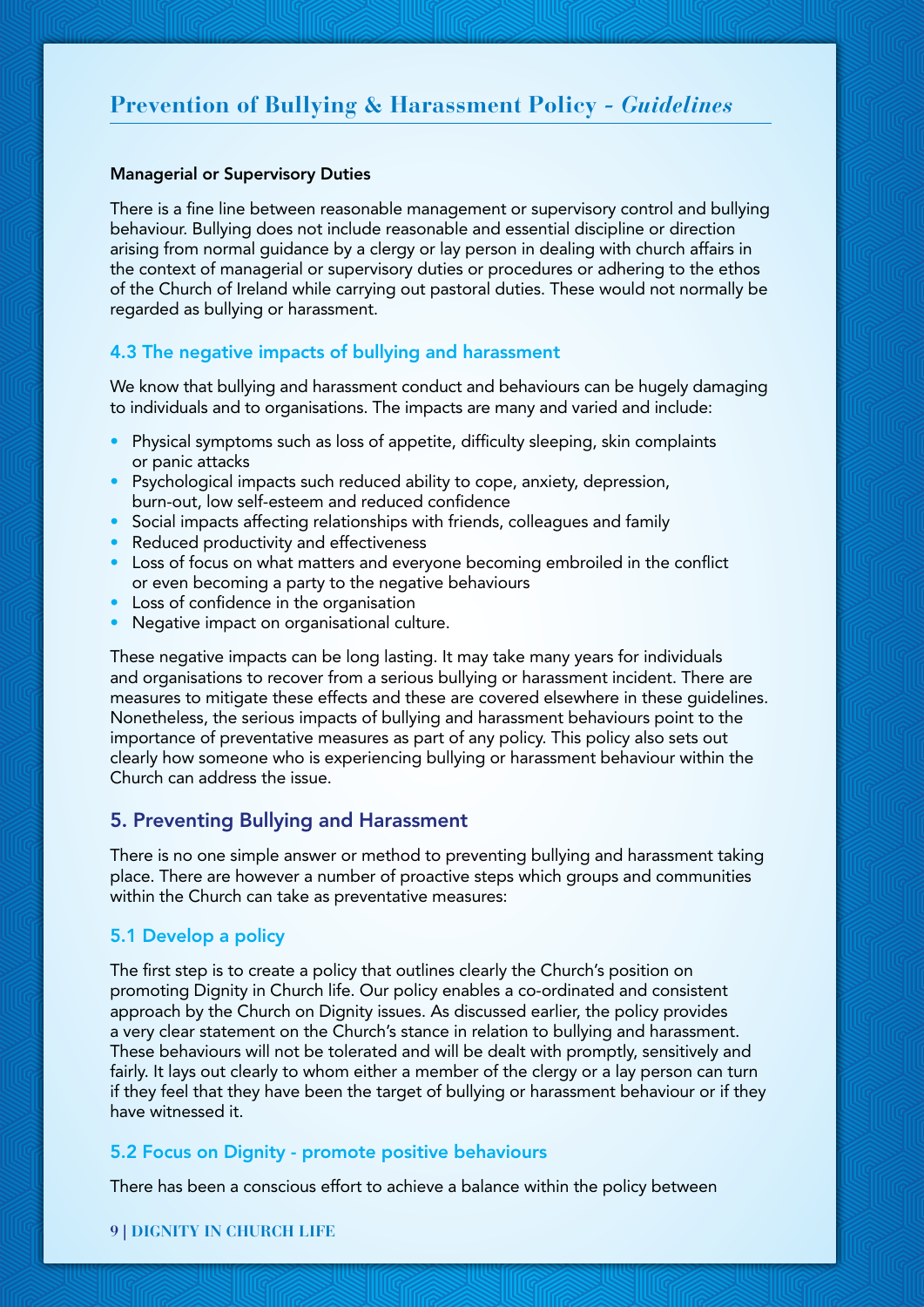promoting positive behaviours, whilst also illustrating the types of unwelcome behaviours associated with bullying and harassment. The Dignity in Church Life Charter does much to emphasise the importance of respect in relationships within the Church. It references how the Church aspires to model relationships which are indicative of gospel values, the manner in which interpersonal boundaries are respected, conflict is addressed and reconciliation is pursued. There are many examples of model behaviours in everyday Church life and from the gospel. However, the Church also recognises that all are subject to human frailty and that negative unwanted behaviours can occur. In some cases they become an established pattern, and can even become institutionalised thus becoming the norm. This is why awareness raising is such an important part of any policy.

### 5.3 Awareness raising and communications

Raising awareness about bullying and harassment is an important preventative measure. The Church of Ireland is committed to ensuring effective communication of this policy throughout the Church. People are not always clear about what is meant by bullying or harassment and how to deal with such behaviour. Other key messages include the fact that we all have a right to enjoy an environment that is free from unwanted negative behaviours and that this right is accompanied by a reciprocal responsibility to play a part in supporting such an environment.

### 5.4 Handle conflict effectively

Conflict is an inevitable feature of any group or organisational interaction. Handling conflict is a skill that those leading a group or organisation must develop. All have different approaches to handling conflict but it is important to develop the knowledge, skills and confidence to intervene in a dispute at an early stage, before it escalates. The following are some important considerations in dealing with a conflict or dispute.

### Healthy and Unhealthy conflict

Conflict can be either healthy or unhealthy. Bullying and harassment behaviours are outcomes of unhealthy conflict. Healthy or constructive conflict is where ideas, discussions and approaches are challenged in a constructive manner leading to a better decision or outcome. An absence of conflict can lead to a 'groupthink' scenario where group members are unwilling or unable to challenge ideas, leading to bad decisions and a lack of effectiveness overall. Therefore, allowing everyone to have a voice, respecting each other's time and contribution, no one person taking over a discussion and respecting the guidance of the group leader are all behaviours which support the management of healthy conflict.

#### Deal with conflict early on

Taking action to manage conflict can appear daunting but ignoring it will lead to far more challenging problems afterwards. Where unacceptable behaviour is ignored, problems will escalate until formal bullying or harassment procedures are engaged and by which time it is much more difficult to achieve a successful resolution. Early intervention by dealing with issues head on, informal approaches and resolution will do much to preserve relationships within a group or community within the Church.

#### Deal with the issue as close to where it arises as possible

In dealing with claims of bullying or harassment, it is very important to deal with them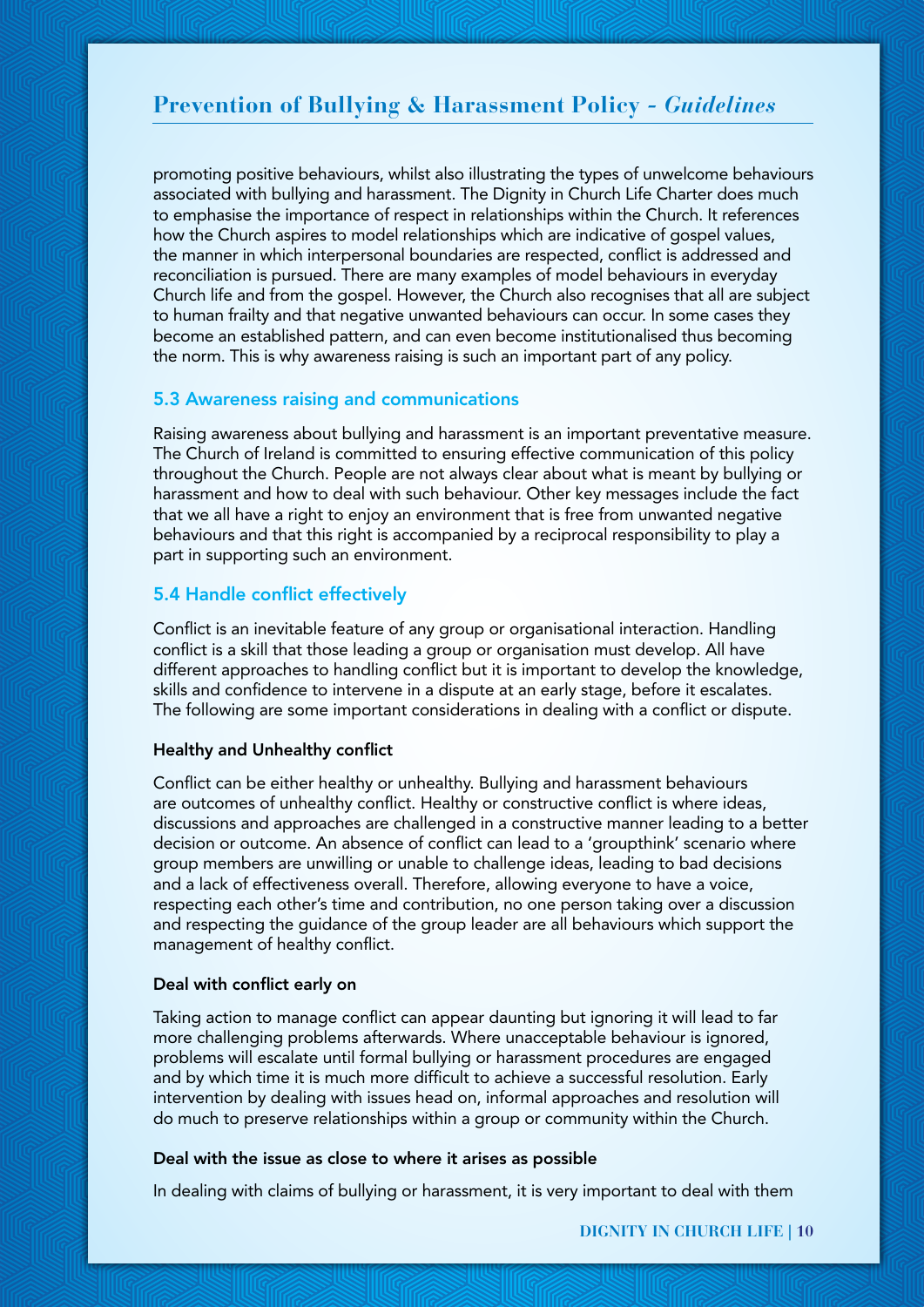as close to the point of origin as possible. For example, if an allegation of bullying or harassment arises within a parish, the best place to resolve that issue is within the parish, wherever possible. Dealing with the problem outside of the parish will likely lead to an escalation and may make the issue more difficult to resolve and to repair relationships.

### Effective conflict management competencies

- Dealing with conflict head on
- Intervening quickly in cases of conflict
- Setting clear expectations about group conduct at the outset
- Acknowledging when a group member is causing stress to others
- Protecting members by removing them from conflict situations
- Removing a disruptive group member where necessary
- Being aware of tension and keeping it at a low level
- Acting as a mediator between parties to try to resolve a situation
- Maintaining professionalism including not getting involved in 'politics' or gossip
- Keeping all sensitive issues private and confidential
- Treating all parties with the same importance
- Communicating policies and procedures available to each member of the group
- Following up on conflicts after resolution.

*From CIPD 'Managing Conflict at Work'*

### 5.5 Information and Education

The Church is committed to providing appropriate information and education in relation to the Prevention of Bullying and Harassment Policy. Creating an environment that promotes and protects dignity in Church life is essential to tackling the negative outcomes of bullying and harassment behaviours.

### 5.6 Provide effective and fair procedures for dealing with bullying and harassment

We have in place fair procedures for dealing with issues of bullying or harassment and these have been well publicised. These procedures are covered in the following section. Our procedures are based on best practice interventions which aim to provide a consistent, effective and fair approach to dealing with any issues that arise within the Church.

### 5.7 Monitor the policy

The policy will be reviewed periodically. Monitoring activities include: monitoring the number and nature of issues that arise; understanding the nature of issues in order to improve their management; and if necessary making changes to address issues more effectively.

#### 5.8 Follow-up and reconciliation

Our responsibilities do not end with the conclusion of an informal, formal or mediated

### **11 | DIGNITY IN CHURCH LIFE**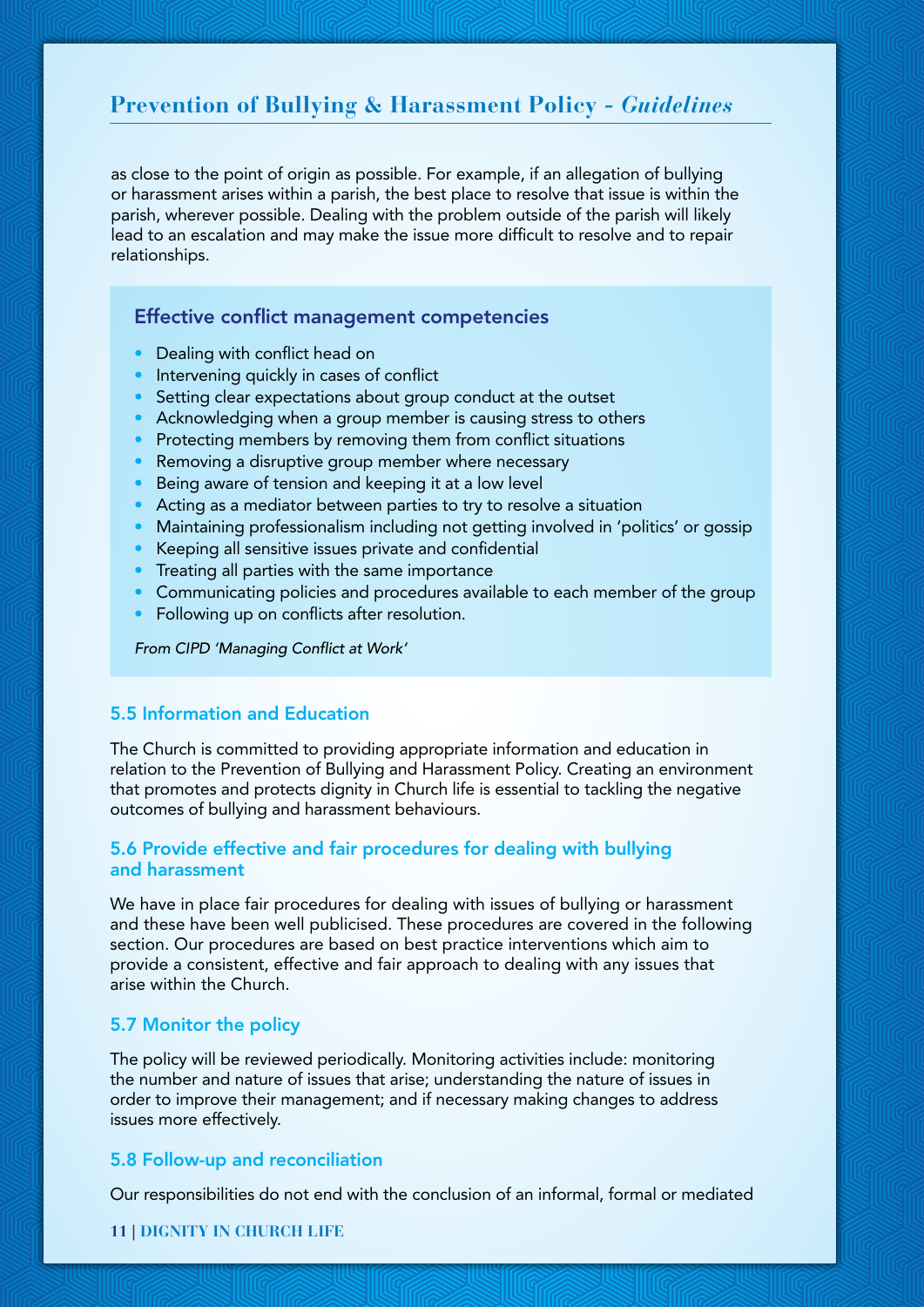intervention. The Church is committed to providing support to the parties involved and trying to repair those relationships that may have broken down. Any commitments that were made as part of the outcomes must be fulfilled. Section 8 of these guidelines provides some further information on this.

### 6. Best Practice

An important aim of the policy is to provide a person who wishes to raise a concern about bullying or harassment with an opportunity to have it addressed sensitively, quickly and effectively. Incorporating best practice into the prevention of bullying and harassment procedure can assist in dealing with the issue expeditiously.

#### 6.1 Address the issue in a timely manner

It is important for concerns to be dealt with as soon as possible. As outlined earlier, failure to do so will most likely lead to an escalation of the issue. Delays in handling issues can also become an additional source of agitation.

#### 6.2 Resolve as locally as possible

It is generally agreed that issues of bullying and harassment are best handled as near to their source as possible in order to have the optimum chance of preserving relationships. Because such issues can be upsetting to those affected by it, the temptation is to escalate it to the most senior levels within the Church. However, the best chance of resolution is to address it at either the parish or diocesan level, as appropriate.

### 6.3 Use informal procedures first

An informal approach offers the best chance of low level, local resolution with as little damage as possible to the parties involved. However, the person raising the issue of bullying or harassment has the right to proceed straight to the formal stage if they wish but they may find it helpful to discuss the implications of doing this with Central HR. If you consider that you may have witnessed an incident of bullying or harassment, you may wish to speak to the person whom you consider is being bullied or harassed to ascertain if that person requires any support.

### 6.4 Confidentiality

All those who become involved with an allegation of bullying or harassment are reminded of the importance of maintaining confidentiality throughout the process. Such allegations are serious in nature and stories can spread quickly and be the cause of rumours and speculation. The rights of all those involved in the process must be maintained. When affected by bullying or harassment behaviour, it is natural to want to speak to colleagues and friends. Confidantes should be carefully chosen and limited in number. You are encouraged to seek help from any of the persons assigned within this policy to deal with such issues, in order to gain support as soon as possible. The same is true for those against whom an allegation of bullying or harassment is made and they may seek support throughout the process. Those managing the process will also have the support of Central HR while witnesses involved in formal investigations will also be supported through the process.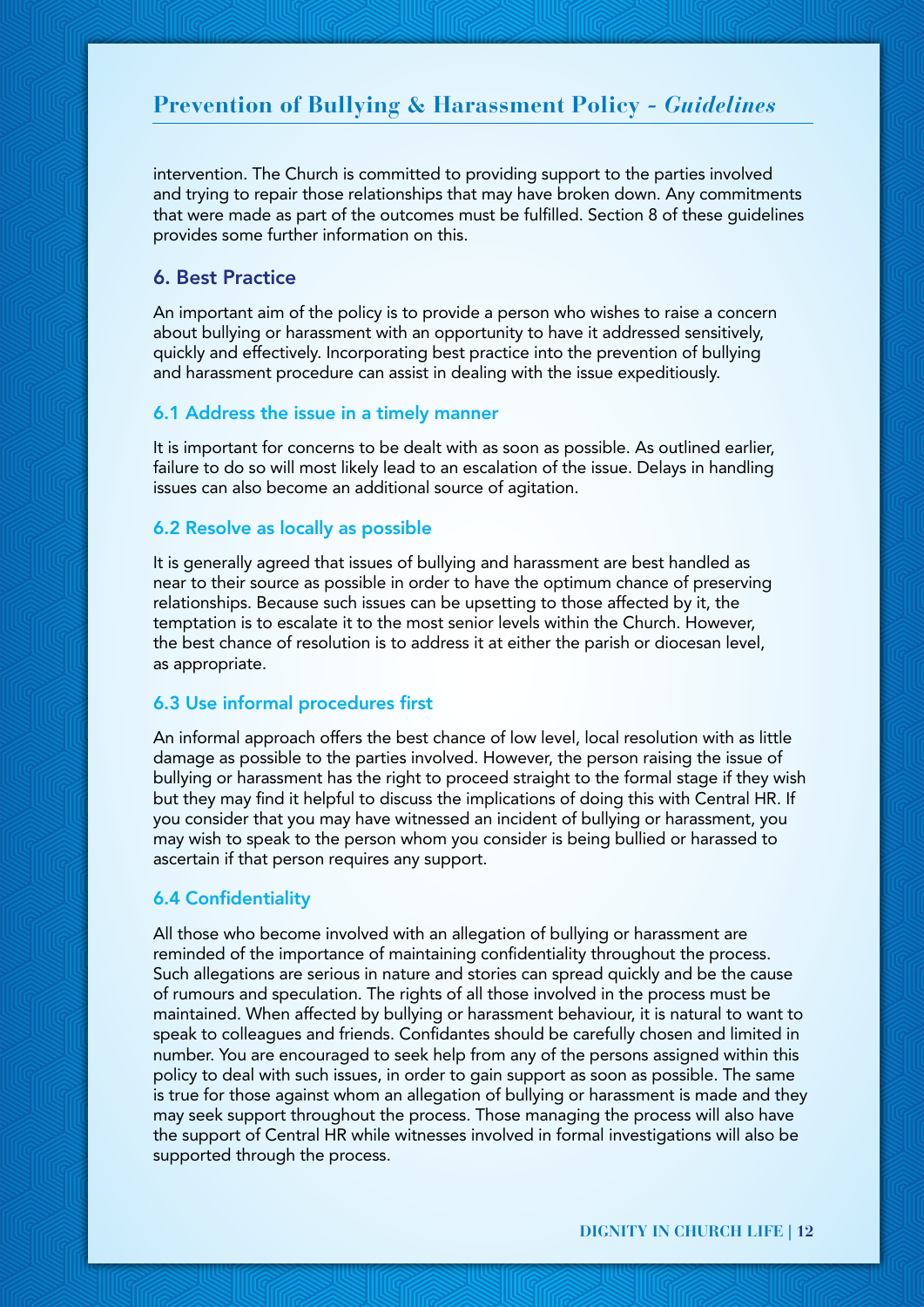### 6.5 Record keeping

Records relating to the implementation of this policy will be retained, as appropriate, by Central HR and in line with Data Protection legislation.

### 6.6 Fair procedures

All complainants and those against whom a complaint is made, have a right to fair procedures when the policy is invoked. These procedures which incorporate the principles of natural justice include:

- Right to know the complaint
- Right to fair examination of the complaint
- Right to reply
- Right to be accompanied
- Right to due consideration
- Right to have the complaint considered by a person who has no direct involvement in the issues giving rise to the complaint.

### 7. Procedures

### 7.1 Raising a Concern

If you have a concern that you are experiencing bullying or harassment behaviour there are a number of people that you can approach to discuss the matter. You have the option of approaching the incumbent/priest in charge, a member of the select vestry or Central HR. If your concern involves the incumbent/priest in charge or another member of the clergy you should contact the archdeacon or Central HR. In all instances you will be provided with support and advice on a confidential basis about procedures for raising your concern.

There are both informal and formal procedures to deal with incidents of bullying and harassment, while there is also the option of using mediation at any stage in the process. Allegations must be raised within six months of the alleged offensive behaviour taking place. The principles of natural justice will be observed at all times with due respect for the rights of both the person who believes they are the subject of bullying or harassment and the alleged perpetrator of this behaviour.

### 7.2 The informal procedure

The Informal procedure provides the opportunity, in the first instance, of having the issue dealt with in an informal manner. It is widely recognised that, where possible, it is preferable that incidents of bullying and harassment are dealt with informally and at parish level. An informal approach may resolve issues quickly and may be more effective in terms of preserving relationships.

The Parish Sub-Group will be responsible for seeking resolution at parish level. They shall provide guidance to those involved in the process and ensure that pastoral support continues. They can discuss the issue on an informal basis and discuss the options available to the person making the allegation in order to deal with it. This approach should be confidential and non-confrontational and seek a discussion with a view to resolving the matter.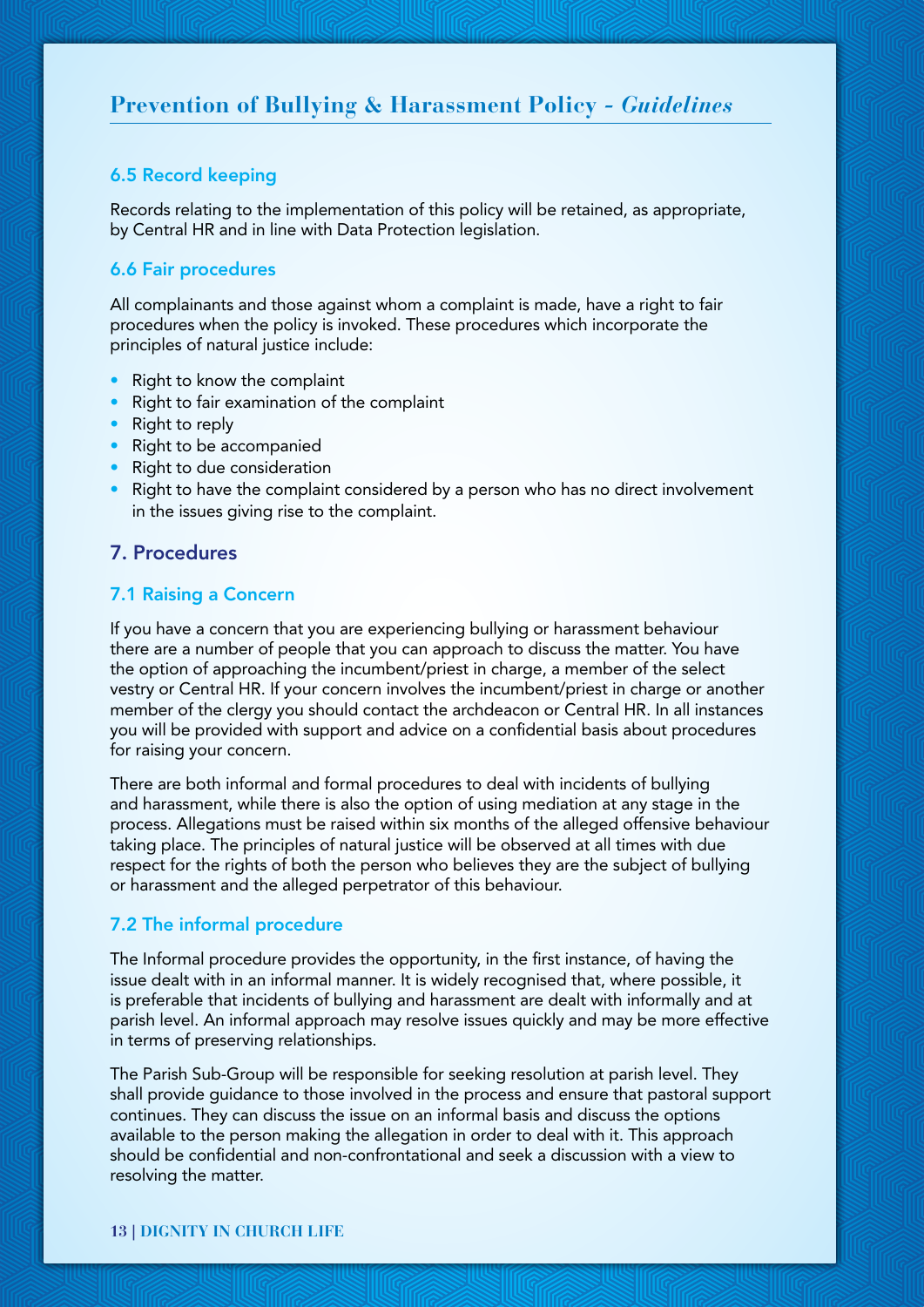For example, the person who believes that he or she is the subject of bullying or harassment may bring the behaviour complained of directly to the alleged perpetrator's attention and request the alleged perpetrator to stop the offensive behaviour. Sometimes the person engaging in the unwelcome behaviour may be unaware of the effects of his/her actions. An informal discussion can be sufficient to alert the person concerned to the effects of his or her behaviour and can lead to greater understanding and an agreement. Alternatively, if the person is not comfortable approaching the alleged perpetrator directly, he/she may ask a member of the Parish Sub-Group to approach the person on his or her behalf. Again such an informal approach can be sufficient to resolve the matter. The Parish Sub-Group may also facilitate supportive, non-confrontational meetings between the parties to resolve the matter in an informal, low-key manner.

#### **Agreement**

Any agreed course of action will be clearly set out and the Parish Sub-Group (or other group responsible for dealing with the issue) will be responsible for following up to ensure agreed actions are implemented and that the matter has been satisfactorily resolved for all parties.

### Recording

A record of the issue raised should be recorded by the Chair of the sub-group responsible for dealing with it and forwarded to Central HR who will in turn notify the diocesan secretary (see form in Appendix 1). No details of parties or names are recorded. The record will be kept in accordance with data protection legislation. Should the issue be resolved by an informal process or through mediation, the fact that resolution was reached will be recorded but again with no further details.

### 7.3 Mediation

Mediation is the preferred method for resolution of incidents of bullying or harassment which are not capable of being resolved locally. The objective of mediation is to resolve the matter as expeditiously as possible and confidentially without recourse to formal investigation and with the minimum of conflict and stress for the individuals involved. The aim of mediation is to maintain the relationship between two people or groups, if at all possible, and so mediation is about the future and not the past. Those responsible for dealing with an allegation of bullying or harassment at parish, diocesan or central level may refer the matter for mediation. *(Note - there is further information on mediation in Section 6 of the Grievance Procedure guidelines).*

Mediation can be attempted at any point in the procedure to deal with allegations of bullying and harassment. A mediated solution will not result in the issues being dealt with under any disciplinary policy. Minimal paperwork will be generated by the process and a record of the fact that resolution was achieved will be recorded on the form. If the mediation process does not produce a satisfactory outcome, the person making the allegation may seek to have the matter resolved through formal investigation. Mediation may also be attempted again during the formal investigation or following the outcome of the investigation.

### 7.4 The formal procedure

The formal procedure should be used if efforts to resolve the issue through the informal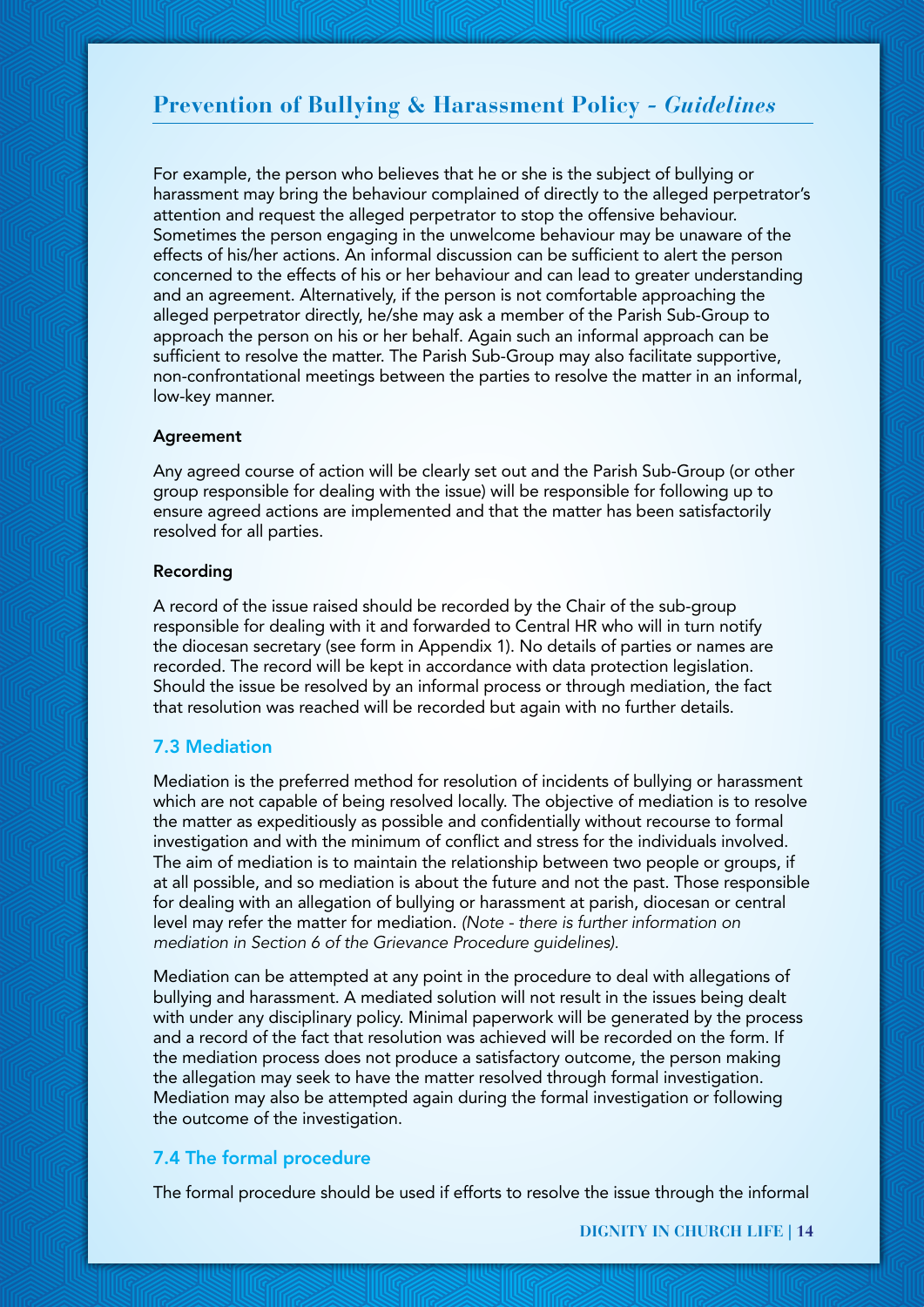procedure have not resolved the matter or if the person making the allegation chooses to use it in preference to the informal procedure.

Formal allegations of bullying and harassment should be made in writing to the Parish Sub-Group in the first instance. Formal allegations should give precise details of the alleged issue. If the allegation has been initially referred to the Parish Sub-Group on an informal basis or if the person making the allegation considers that a formal allegation to the Parish Sub-Group is inappropriate, the allegation may be brought to the Diocesan Sub-Group. It should be noted that any formal allegation against an incumbent or other member of the clergy officiating in the parish must be made directly to the Diocesan Sub-Group.

Before proceeding with the formal process, the Parish/Diocesan Sub-Group (as appropriate) must consult with Central HR who will provide guidance on the appropriate course of action. This advice could include, for example, to explore mediation or to examine if the issue can be resolved informally. Should such options be deemed inappropriate or inconclusive, a formal investigation of the allegation will take place.

### 7.5 Investigation

The alleged perpetrator(s) will be notified in writing that an allegation has been made. The alleged perpetrator(s) will be given a copy of the statement outlining the allegation and be advised that he or she will be afforded a fair opportunity to respond to the allegation.

The Sub-Group will appoint an investigator who is not a member of the Sub-Group to investigate the allegation. The investigator will treat both the person making the allegation and the alleged perpetrator(s) with sensitivity and with regard for due process. An investigation process will follow broadly these steps:

- 1. Review the written allegation and meet with the person making the allegation to fully understand the issue.
- 2. Invite the alleged perpetrator(s) to respond in writing and meet with them to understand their position.
- 3. Meet with the person making the allegation and put to them the response of the alleged perpetrator(s).
- 4. Having carried out this first stage of the investigation and established the facts, decide if it is appropriate to seek to (a) resolve the issue, (b) carry out a further investigation or (c) reach a conclusion.
- 5. If further investigation is called for, the investigator shall meet with the parties again, interview witnesses and obtain written submissions.

At all stages of the investigation, the person making the allegation and the alleged perpetrator(s) shall be entitled to be accompanied.

The confidentiality of the process must be preserved at all times. All those who participate in an investigation process will be required to respect the privacy of the parties involved by refraining from discussing the matter either within the Church of Ireland or with other persons outside the Church of Ireland.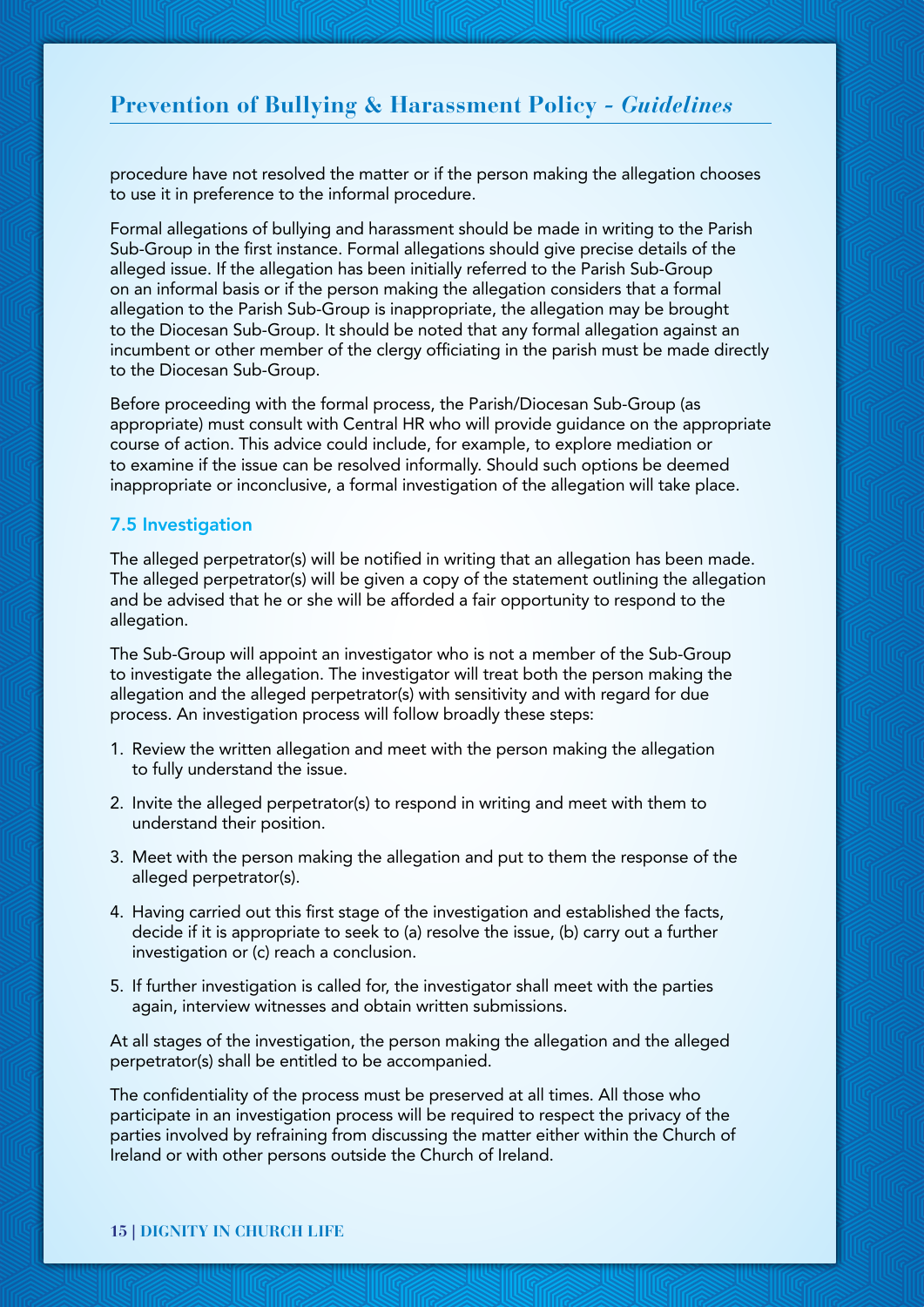### 7.6 Outcomes

On completion of the formal investigation, the investigator will draft a written report containing his/her findings which are presented to the relevant Sub-Group. The Sub-Group will make a decision on the findings which shall then be made available to both parties. Both parties will be given an opportunity to comment on the findings.

Where a complaint is not upheld, it will be made clear to both parties that the complaint is not upheld and that no wrongdoing has been found. Support will be offered to both parties.

In the event that an allegation of harassment or bullying is upheld, the course of action will be decided by the Parish, Diocesan or Central Sub-Group (as appropriate). The actions may include but are not limited to: referral for counselling, training or mediation; reconciliation interventions; written warning; suspension from serving on the select vestry (temporarily or permanently); loss of voting rights (temporarily or permanently); suspension from membership of the General Vestry. In the case of members of the clergy, the matter may be referred to the Church's disciplinary procedure.

### Recording

A full record of the formal allegation along with a detailed record of the process followed and the outcome decided will be sent directly to Central HR. The Chair of the Sub-Group dealing with the issue will complete the form set out in Appendix 1 and forward it to Central HR, who will inform the diocesan secretary that issue has been dealt with on formal basis.

### 7.7 Appeal

If any of the parties is dissatisfied with the findings an appeal should be made in writing to the relevant Sub-Group reviewing the appeal as set out in the policy. Appeals must be submitted in writing within twenty days of the decision being communicated to the parties and setting out the grounds for the appeal. There will not normally be a full re-investigation unless at the sole discretion of the sub-group. However, the sub-group hearing the appeal may seek further information, as required.

### 7.8 Malicious Complaints

The Church recognises that false accusations can have serious effects on innocent people. Where it is established that an individual has made a malicious allegation or has made an allegation with the intention of damaging someone's reputation then, following investigation, this could result in any of the outcomes referred to above being imposed.

### 8. Support and Reconciliation

The Dignity in Church Life Charter outlines how the Church aspires to model relationships which are indicative of gospel values including, where necessary, the manner in which interpersonal boundaries are respected, conflict is addressed and reconciliation is pursued. Reconciliation involves the rebuilding of damaged relationships and should be pursued at the end of a bullying or harassment procedure. Mediation is a very useful tool to assist in the rebuilding of relationships and moving forward and therefore should also be considered at this stage of the process.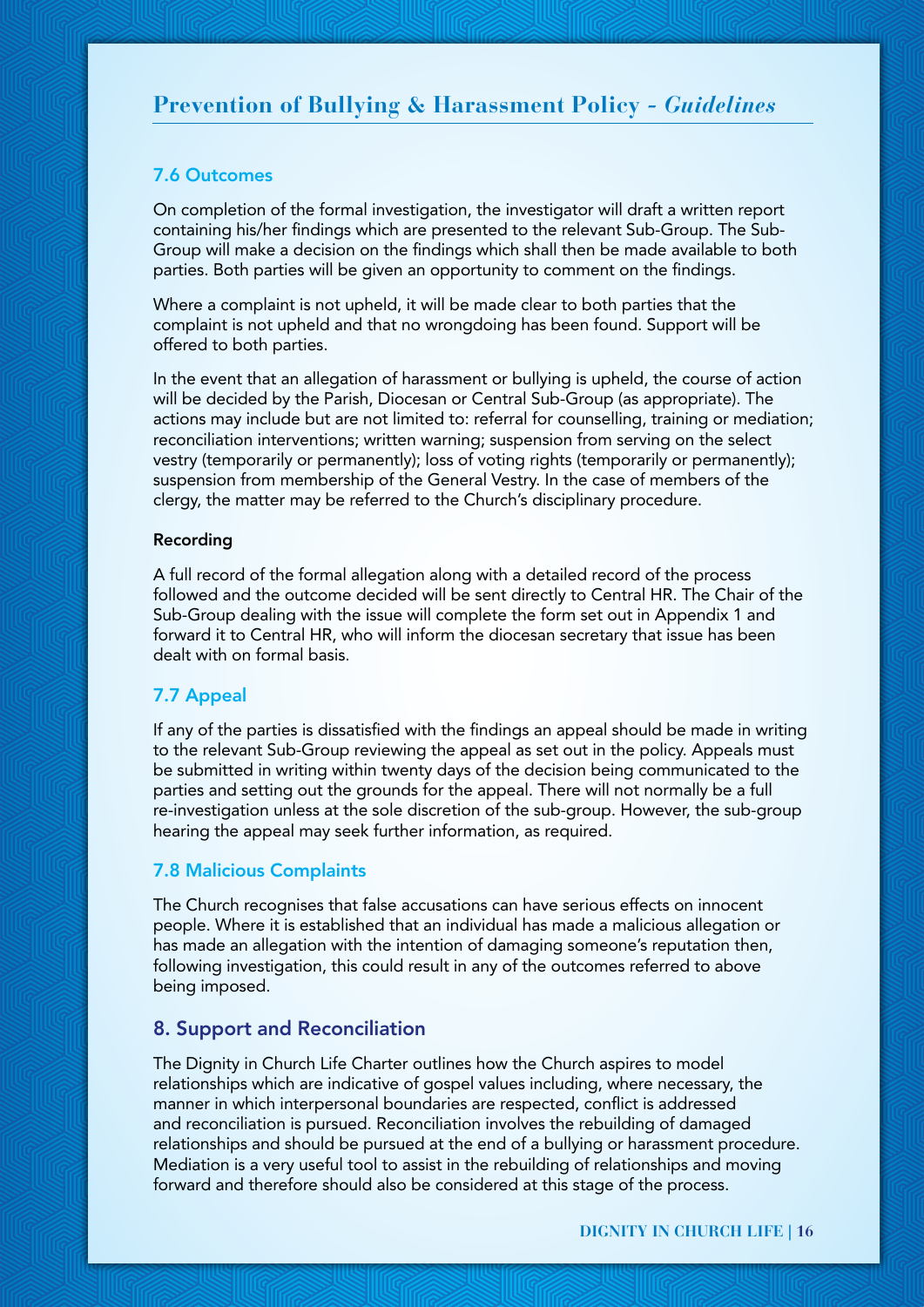### 8.1 Support for those involved

Involvement with a case of bullying or harassment can be difficult for all parties. This includes the victim, the perpetrator, those dealing with the case and the wider organisation or group. It is important that everyone receives an appropriate level of care and support.

- The victim may have experienced personal distress and trauma. This may have manifested itself in both physical and psychological symptoms described above. The victim is therefore likely to need some type of support to assist in their recovery. This should be done in conjunction with those responsible for handling the case within the Church e.g. the Parish Sub-Group. They may require ongoing pastoral support that may need to be accompanied by external support through counselling (or similar type intervention).
- The perpetrator of the bullying and harassment behaviour may have had some sanctions imposed on them and they may also require support. This would also be in the form of pastoral support and possibly outside counselling that may enable them to understand their inappropriate behaviours as well as identifying any underlying causes. This may also be important in helping them not to re-offend in the future.
- Those handling the case may also need support. Dealing with a case of bullying or harassment can be exhausting and difficult. Anyone involved in dealing with a case should have appropriate support in order to debrief.

### 8.2 Restoring the community

The congregation or church network in which the bullying or harassment behaviour has taken place may also have been adversely affected. In some cases it may be damaged with many people becoming involved in the conflict and with the possibility of factions developing. In other cases it may be limited to a smaller group of those directly involved. Whatever the circumstances, measures should be put in place which aim at the restoration of harmony and the pursuit of peace, with an intention that this type of behaviour will not recur. The first step in achieving this is to acknowledge what has happened. A plan may be put in place with a view to making appropriate changes. Rebuilding and healing a community of faith requires strong leadership and a commitment from all involved to restore relationships.

### 9. Policy Review

Progress on the implementation and effectiveness of this Policy will be regularly monitored and reviewed. If you wish to comment on any aspect of the Policy, its guidelines or its implementation you may contact Central HR or the diocesan secretary.

### 10. Useful Contacts

If you have any queries regarding the implementation of this policy please contact Central HR as follows:

#### Telephone: +353 (1) 4125 655 Email: hr@ireland.anglican.org

*This policy will be subject to review on a regular basis.*

### **17 | DIGNITY IN CHURCH LIFE**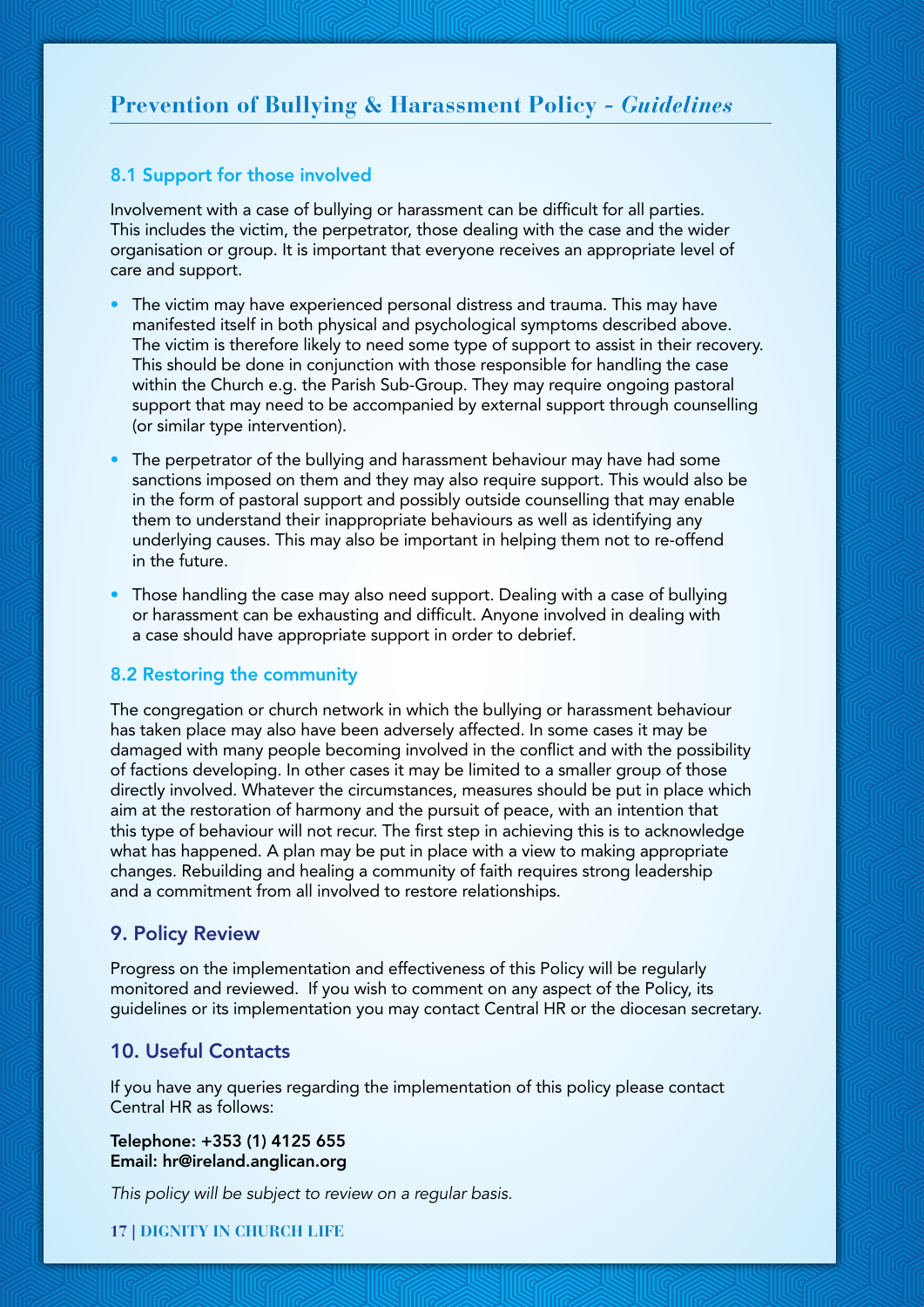### Appendix 1

### Dignity in Church Life - Policies' Record Form

This form is used to record issues raised under the Prevention of Bullying & Harassment and Clergy Grievance Policies. Once an issue is raised under either policy, the form should be completed by the Chairperson of the Parish, Diocesan or Central Sub-Group that is dealing with the issue. When all procedures have been concluded, the form should be signed and sent to Central HR who will inform the diocesan secretary that the process has been completed.

### 1. NOTIFICATION

| Names of members appointed to Parish/Diocese/Central Sub-Group: |
|-----------------------------------------------------------------|

### 2. INFORMAL PROCESS

To be completed where the complainant has chosen an informal process to resolve the issue.

Date of commencement of informal process: Date action under informal process ceased:

Was issue resolved to the satisfaction of complainant? Yes  $\overline{\mathbb{C}}$  No $\overline{\mathbb{C}}$ 

If No, please outline intended next steps (i.e. mediation, formal intervention or other):

### 3. MEDIATION

| To be completed where mediation has been agreed as a means of resolving the issue. |  |
|------------------------------------------------------------------------------------|--|
|                                                                                    |  |
|                                                                                    |  |
|                                                                                    |  |
| Was issue resolved to the satisfaction of both parties? Yes                        |  |
| If no, please outline intended next steps (i.e. formal intervention or other):     |  |
|                                                                                    |  |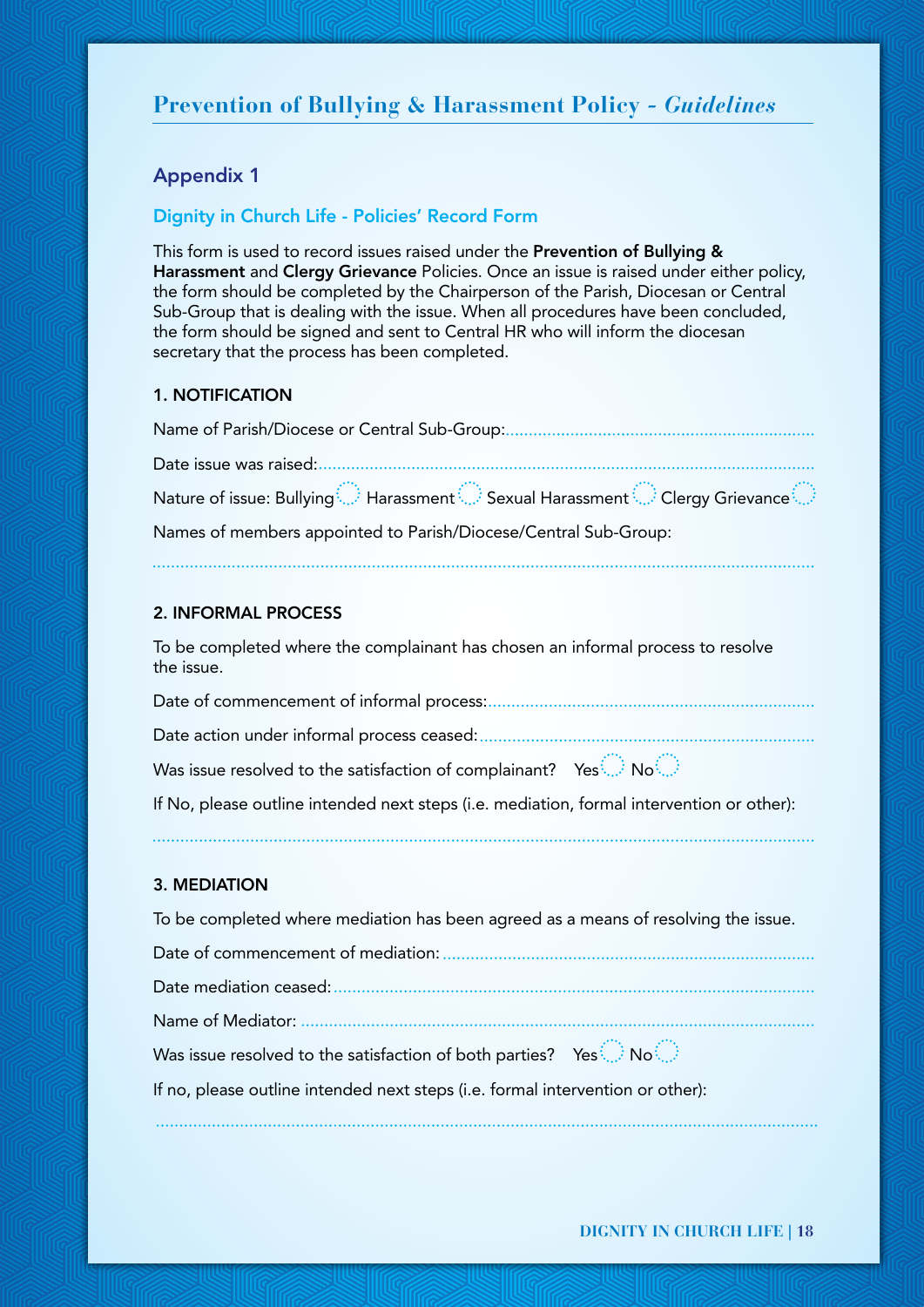### 4. FORMAL PROCESS

To be completed where complainant has chosen a formal process to resolve the issue as a first step or following either procedure at 2 & 3 above

| Date formal complaint was received:             |
|-------------------------------------------------|
|                                                 |
| Name of person against whom complaint was made: |
| Date of commencement of investigation:          |
|                                                 |
| Was complaint upheld? Yes                       |
|                                                 |

*Note: Please attach full details of the formal procedure carried out including the full investigation report and outcome reached with this completed form.* 

### 5. FORMAL APPEAL

This section should be completed by the Chairperson of the body (either the Diocesan or Central Sub-Group) handling the appeal.

Date of receipt of formal appeal: Name of person making the appeal:

Date of commencement of appeal hearing:

Names of members appointed to Parish/Diocese/Central Sub-Group:

Was the decision upheld? Yes  $\mathbb{R}^3$  No $\mathbb{R}^3$ 

Please explain outcome:

*Note: Please attach full details of the appeal procedure carried out, including full report and outcome reached with this completed form.*